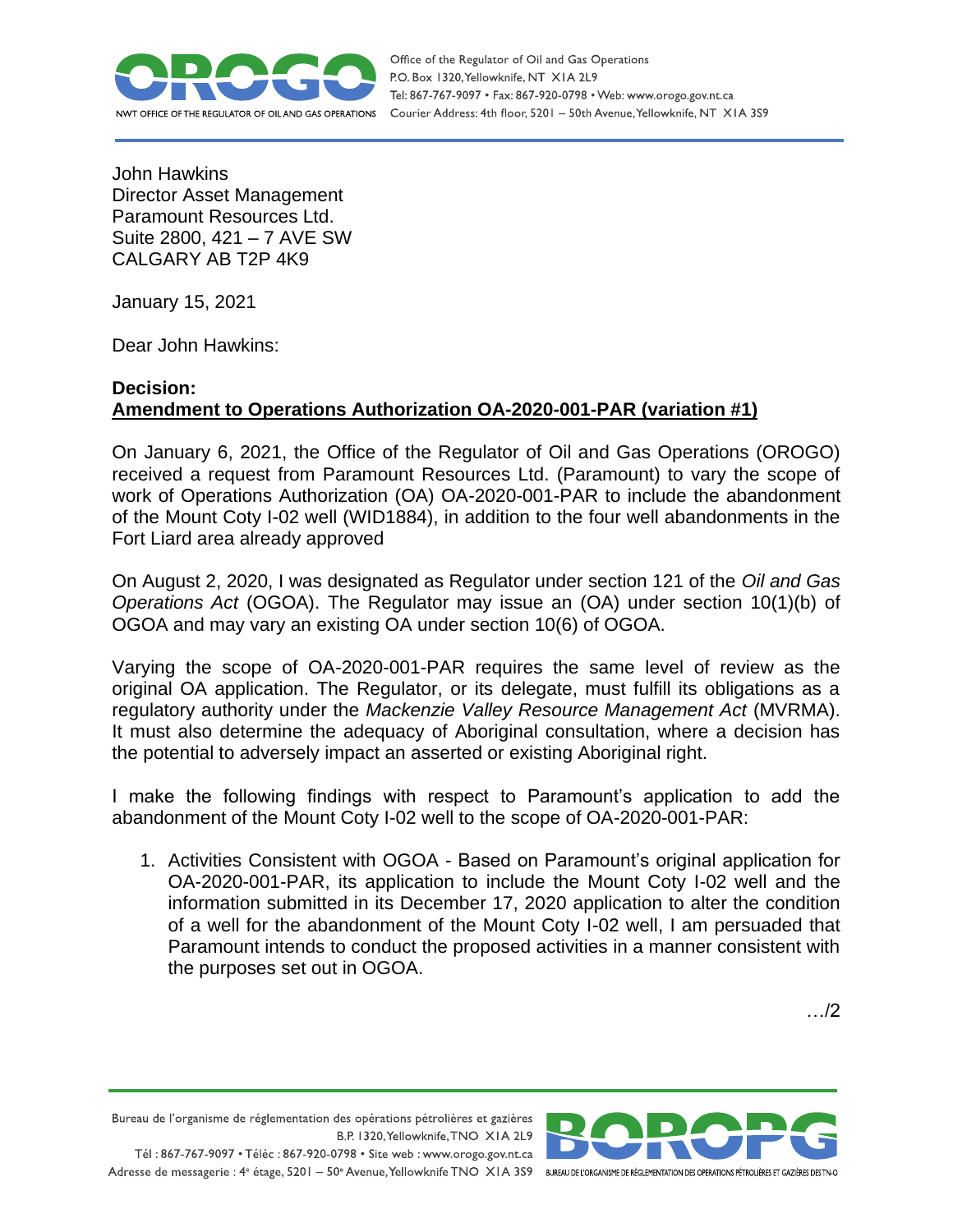- 2. Preliminary Screening The abandonment of the Mount Coty I-02 well was previously subject to preliminary screening by the Mackenzie Valley Land and Water Board under Land Use Permit MV2002A0038. The proposed activity has not since been modified. Therefore, I determined that Paramount's application to add the abandonment of the Mount Coty I-02 well to the scope of OA-2020-001- PAR is exempt from preliminary screening as per Schedule 1, Paragraph 2.1 of the Exemption List Regulations. OROGO has advised the Mackenzie Valley Environmental Impact Review Board of this determination.
- 3. Land Use Plan Conformity The Mount Coty I-02 well is near the community of Fort Liard in the Dehcho region of the NWT. It does not fall within the boundaries of a Land Use Plan approved under the MVRMA. Therefore, there is no requirement to assess land use plan conformity under the MVRMA.
- 4. Indigenous and Community Consultation Paramount has conducted consultation and engagement activities with the Hamlet of Fort Liard and the Acho Dene Koe First Nation with respect to the overall well abandonment program under OA-2020-001-PAR. However, it is not clear whether the abandonment of the Mount Coty I-02 well was specifically addressed during these consultation and engagement activities. Given that the abandonment of the Mount Coty I-02 well is intended to reduce impact on existing or asserted Aboriginal rights and that this abandonment is not scheduled to occur until the winter 2022 work season, I have addressed this lack of clarity by adding a term to the OA requiring Paramount to submit an updated Engagement Plan that includes consultation and engagement on the abandonment of the Mount Coty I-02 well.
- 5. Proof of Financial Responsibility The proof of financial responsibility provided by Paramount in relation to OA-2020-001-PAR remains satisfactory.
- 6. Safety I have consulted with the Chief Safety Officer, in accordance with section 12 of OGOA, and am satisfied with the safety of the proposed activities.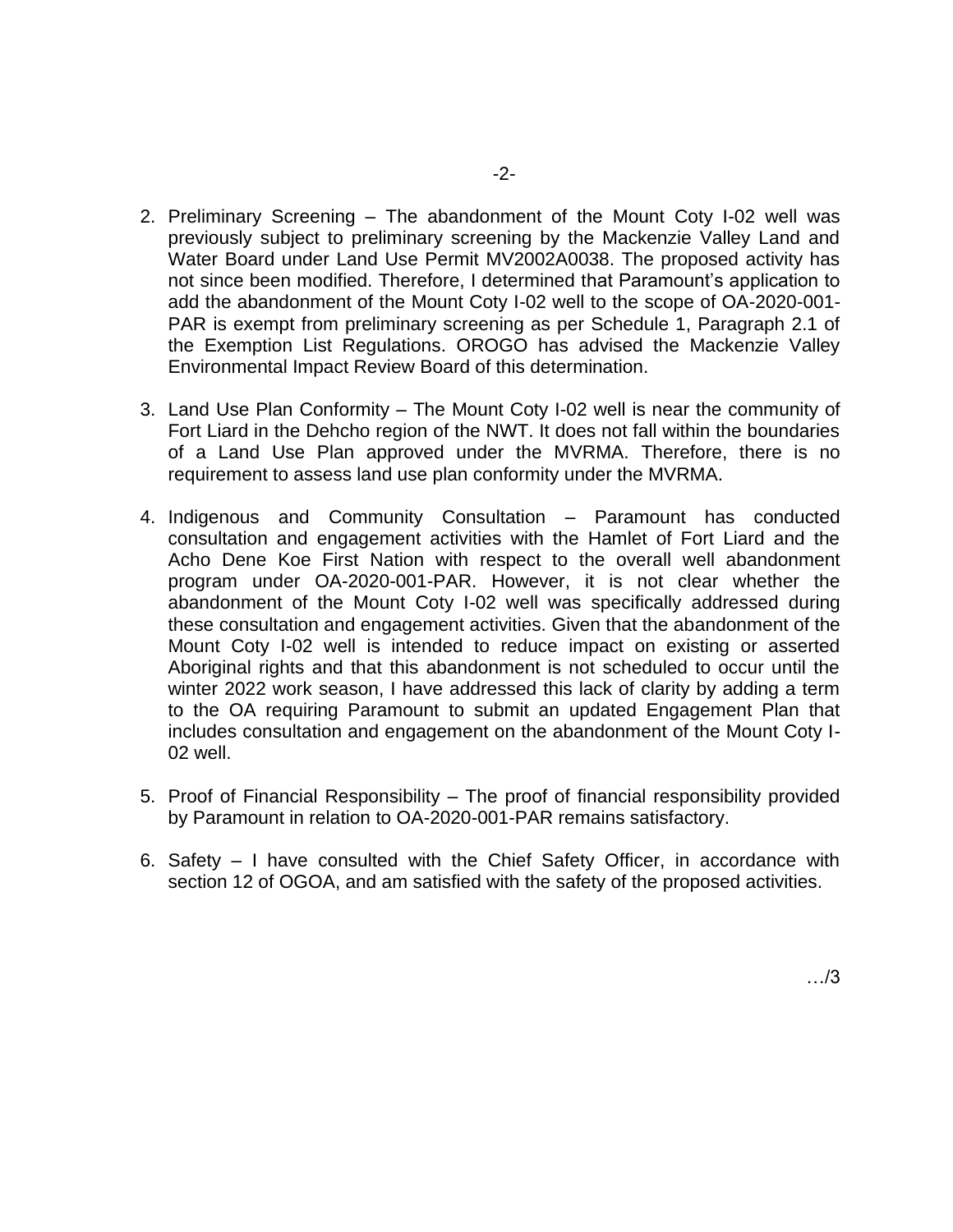Paramount's request to vary OA-2020-001-PAR to include the abandonment of the Mount Coty I-02 well is approved, subject to the terms contained in the attached Operations Authorization. Since the well abandonments approved under OA-2020-001- PAR are now delayed to the winter 2022 work season, the term requiring early submission of applications to alter the condition of a well has been removed.

Paramount must post a copy of the attached Operations Authorization in a clearly visible location at the work site.

Sincerely,

Pauline de Jong Regulator

Encl. Operations Authorization OA-2020-001-PAR variation #1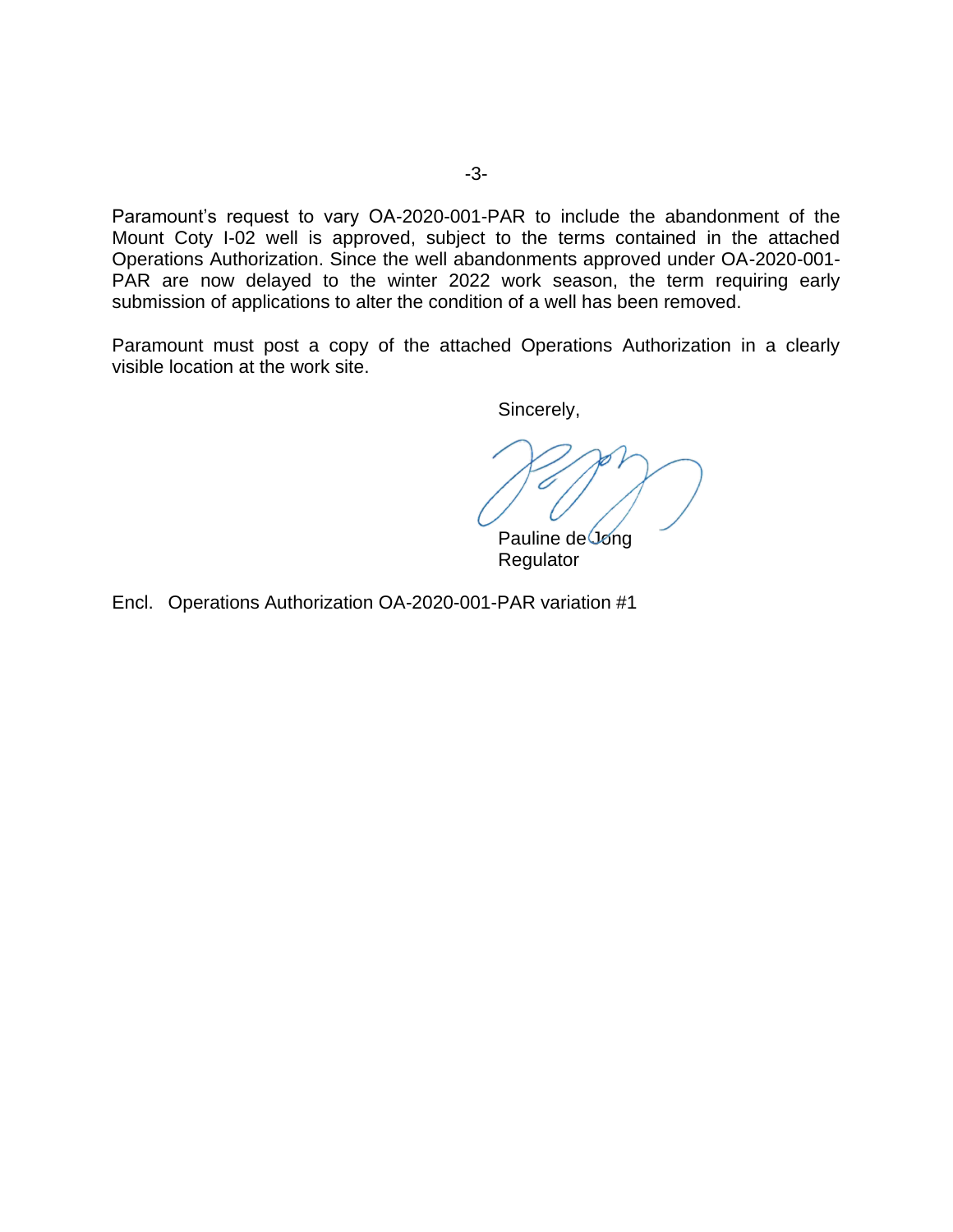

## **OPERATIONS AUTHORIZATION**

Subject to the terms listed below, authorization is granted under Section 10 of the *Oil and Gas Operations Act* and Part 2 of the *Oil and Gas Drilling and Production Regulations* to

| <b>Company Name</b>                      | Company Operating Licence # |
|------------------------------------------|-----------------------------|
| Paramount Resources Ltd.                 | NWT-OL-2014-014             |
| Responsible Officer and Title            |                             |
| John Hawkins, Director, Asset Management |                             |

to proceed with the works and activities described in its November 13, 2020 application and January 7, 2021 request for amendment for

| Scope of Work                                                                                                                                                                                                                                                                   | Settlement Area or Region |
|---------------------------------------------------------------------------------------------------------------------------------------------------------------------------------------------------------------------------------------------------------------------------------|---------------------------|
| Maintenance, monitoring, inspection and abandonment of the<br>Arrowhead River B-41 (WID 1733), Arrowhead River N-65<br>(WID 1833), West Arrowhead C-02 (WID 1857), SW<br>Arrowhead River O-15 (WID 1834) and Mount Coty I-02 (WID<br>1884) wells in the East Fort Liard Region. | Dehcho                    |

This authorization, originally issued on December 9, 2020, has been varied by the Regulator or its delegate under Section 10 of the *Oil and Gas Operations Act* and may be further so varied.

This authorization expires on November 30, 2024.

Dated at Yellowknife, Northwest Territories on January 15, 2021.

| Name of Regulator / Delegate | Signature of Regulator / Delegate |
|------------------------------|-----------------------------------|
| Ms. Pauline de Jong          |                                   |
| Title                        |                                   |
| Regulator                    |                                   |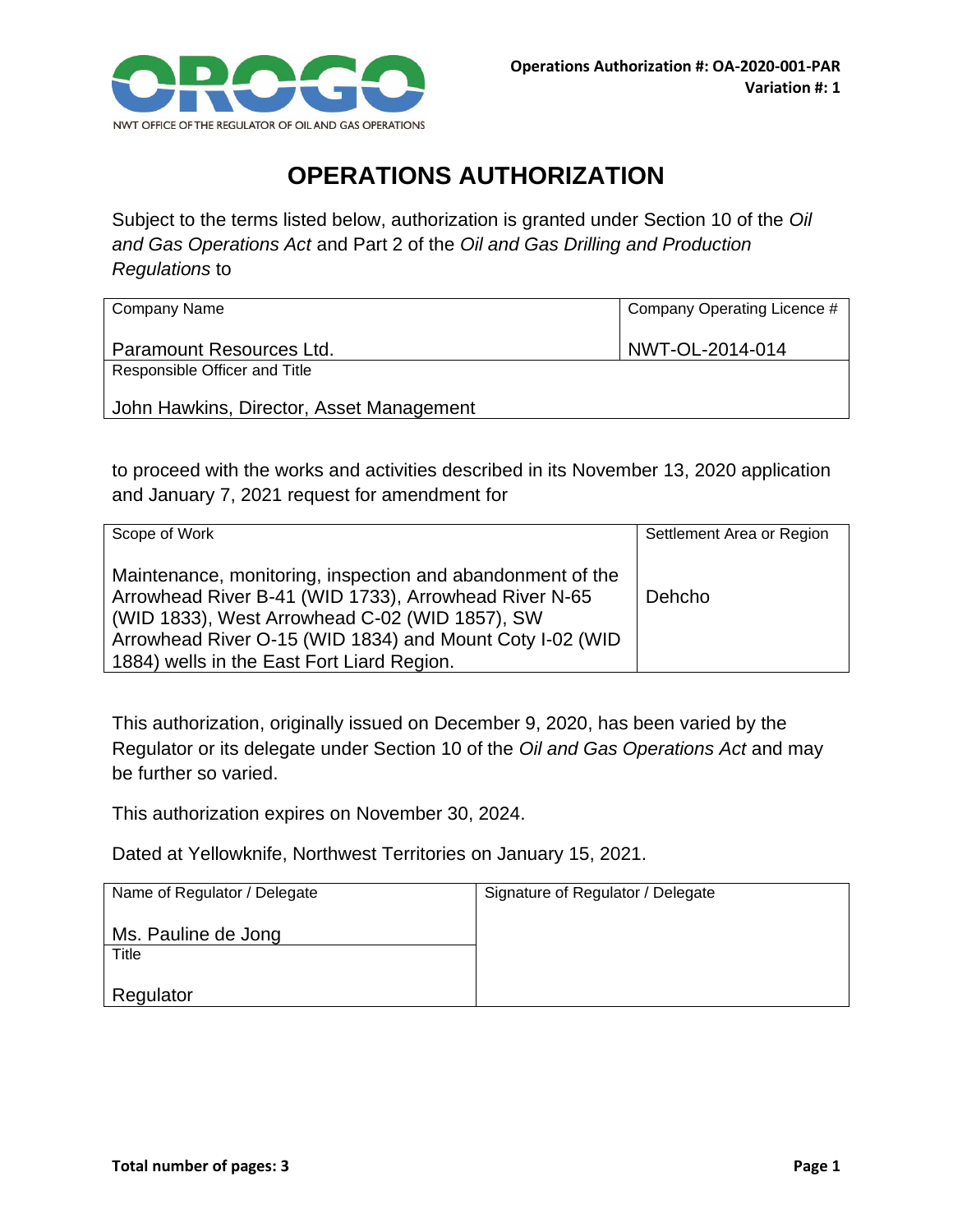## **ADDITIONAL TERMS**

- 1. Paramount Resources Ltd. shall cause the approved work and activities to be conducted in accordance with the requirements of the *Oil and Gas Operations Act* and the *Oil and Gas Drilling and Production Regulations*, as well as any other acts or legislation as may apply.
- 2. Paramount Resources Ltd. shall cause the approved work and activities to be conducted in accordance with any guidelines and/or interpretation notes issued by the Regulator under section 18 of the *Oil and Gas Operations Act*.
- 3. Paramount Resources Ltd. shall cause the approved work and activities to be conducted in accordance with the specifications, standards and other information referred to in its application and subsequent submissions.
- 4. Paramount Resources Ltd. shall request approval from the Regulator prior to undertaking any change to or deviation from the authorized work or activities, including but not limited to key personnel, the safety plan, the environmental protection plan and contingency plans.
- 5. Paramount Resources Ltd. shall submit to OROGO an updated operator contact list for this program prior to any work or activity.
- 6. Paramount Resources Ltd. shall provide all staff and contractors for this program with its Emergency Response Plan and the OROGO 24-hour Incident Reporting phone number (867-445-8551) prior to commencing any work or activity.
- 7. Pursuant to section 67 of the *Oil and Gas Drilling and Production Regulations*, Paramount Resources Ltd is approved to conduct controlled venting and flaring as part of well kill operations. Venting is approved utilizing separator packages and/or flare stacks to a maximum daily flow rate of 1  $m<sup>3</sup>/day$  for a maximum daily duration of 4.0 hours per day and flaring is approved utilizing separator packages and/or flare stacks to a maximum daily flow rate of 0.040 E3m3/day and maximum daily duration of 4.0 hours per day. Paramount Resources Ltd. shall include the volume and composition of any amount of flared and/or vented gas in its daily report to OROGO. Flaring and/or venting of any volume, daily volume rate and/or duration greater than the approved maximum daily flow shall be reported to OROGO as an incident under section 75 of the *Oil and Gas Drilling and Production Regulations*.